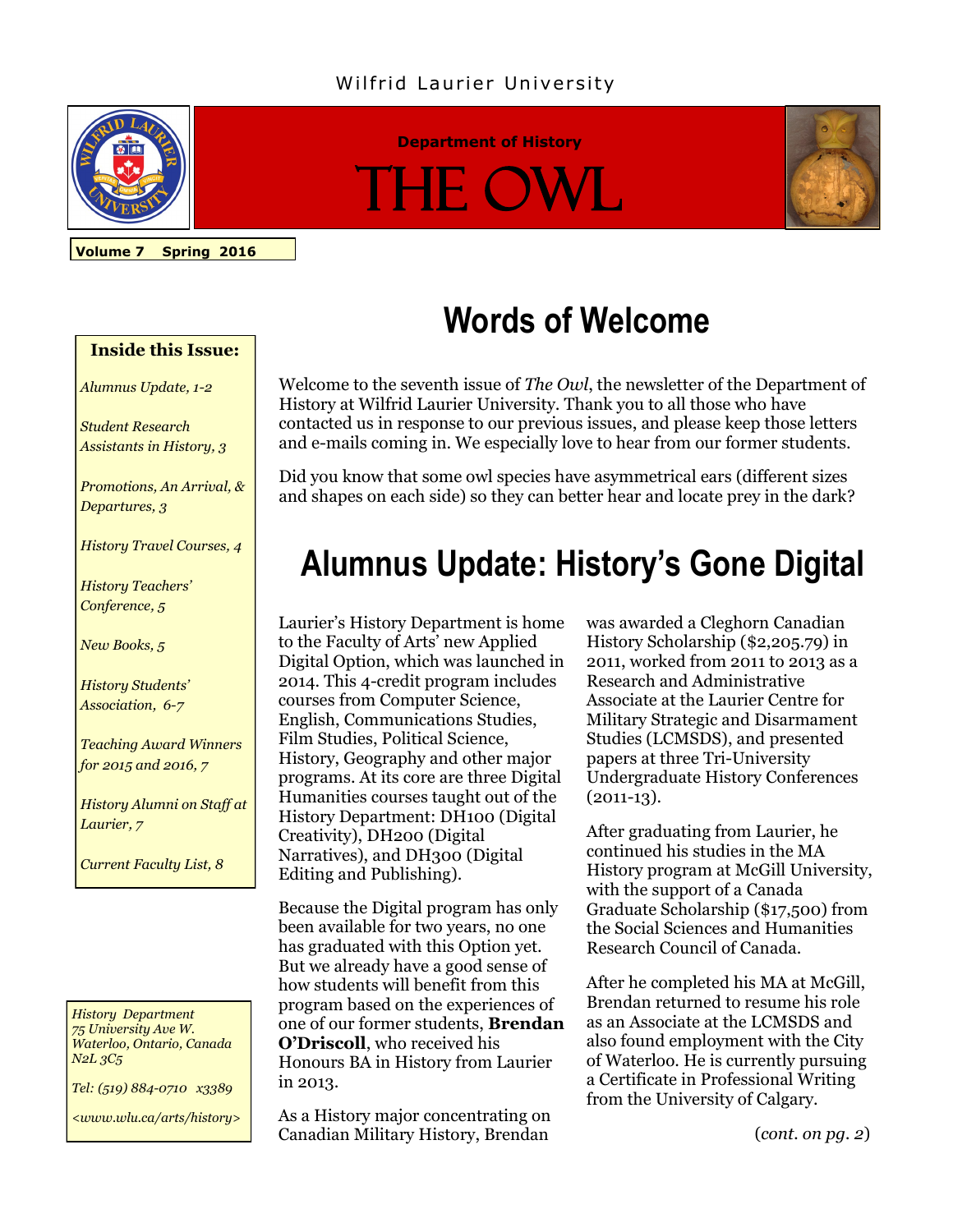#### (*cont. from pg. 1*)

In the following account, Brendan shares his experiences at Laurier and his career development, which is especially relevant to digital humanities:

*It may appear odd at first, to find a history graduate at work in digital documentation, but the path from term paper to PDF is more straightforward than you might think. In a world that's becoming increasingly digital, the opportunities for history graduates to become involved in the creation, management and presentation of information are continually growing. Through programs like the Digital History Option at Laurier, students are encouraged to combine already-valuable research and communications skills with the technical knowhow to make their degree all the more practical, transferable and appealing to future employers. Even beyond history -specific careers, "going digital" opens an expansive and exciting field of professional options that at the moment is difficult to fully quantify.*

*Although there was no formal digital program at Laurier back in 2012, my professors provided me and many of my fellow students with unique opportunities that highlight many of the benefits now available to students through the Applied Digital Option. For two years I supervised and participated in a project to digitize 130,000 aerial photographs taken during the Second World War at the LCMSDS. More than just a chance to gain hands-on experience with material* 

*relevant to my research interests, the project opened a window onto the potential for combining history with digital media. The photographs are now part of an online collection freely available to the public and have been used by researchers and environmental agencies in Germany, Russia, France and the UK. The project also provided me with valuable work experience related to records management, archival preservation, and the curation of digital content. It has been paying me dividends ever since.*

*In 2015, I re-purposed my experience in handling digital records at Laurier to help develop an electronic database of residential building files for the City of Waterloo. It was the tangible experience in digitization that helped to kickstart my professional life with municipal government and the public sector. Building on that opportunity, I'm now working towards a career in technical writing, a position that combines the solid foundation of an arts education with the ability to communicate information digitally. I can only credit my beginnings at Laurier and the chance to study the past through contemporary mediums with the type of career* 

#### *opportunities that I'm now beginning to build for myself.*

*I stumbled into digital history somewhat accidently, but current students now have the chance to choose it for themselves. Familiarizing students with technical and digital resources only serves to enhance the flexibility of their education and the potential to customize their degree around skills that are both tangible and increasingly in demand. Given the emphasis on innovation and the start-up culture now present in Waterloo Region, it's never been a better time to intersect the fundamentals of an arts education with current technological development. Digitization, moreover, is only one potential option. The fields of videography, digital publishing, content management, and data analysis are ripe with opportunity. That's the beauty of digital history—it's open to creativity. Students can take it in any direction they want.*

Congratulations, Brendan, on all your achievements and best wishes for your continuing success in the future. And many thanks also for sharing your insights and experiences with readers of *The Owl*!

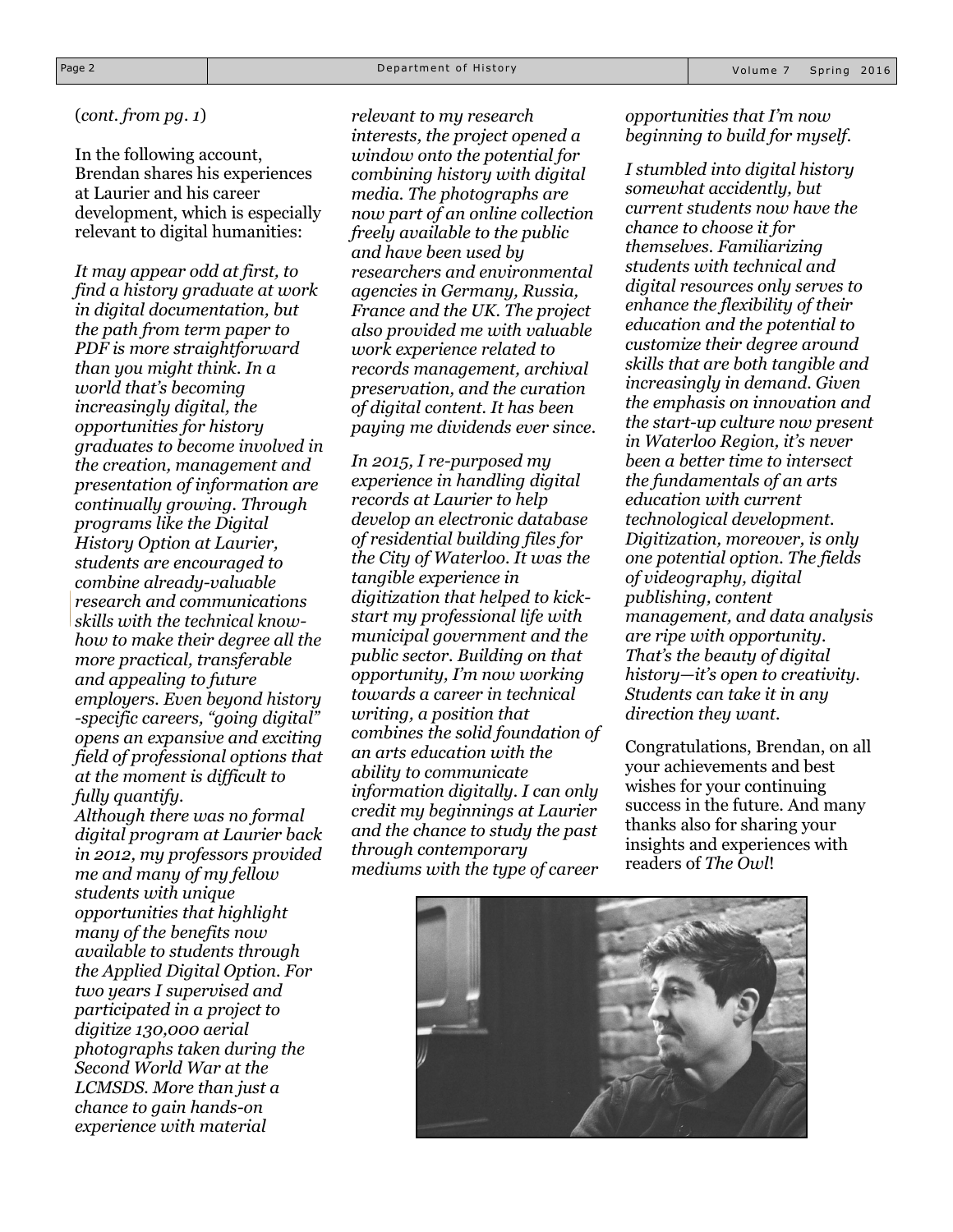### **Student Research Assistants in History**

*The Department congratulates three of its faculty members who recently received an internal or major external research grant that enabled them to hire Laurier students as research assistants to help them with their projects.*

**Dr Amy Milne-Smith** received a SSHRC Insight Development Grant in 2015 (\$64,752) for her project "Ripper's Whitechapel: the Digital Humanities and Perceptions of Space in late-Victorian England." In the first year of this 2-year grant, two undergraduate students, **Ryan Orr** and **Darren Leung**, worked as research assistants on this project, collecting data on crime, poverty, and prostitution from Victorian newspapers.

#### **Dr Chris Nighman** was

awarded a WLU Category A Research Grant in 2015 (\$10,830) for the "Digital *Liber pharetrae* Project," which was

primarily used to pay an undergraduate Medieval Studies major, **Veronica Parkes**, and an MA History student, **Aaron Bolarinho**, who worked on his Open Access revised edition of the Pseudo-Bonaventure *Liber pharetrae*, a 13th-century collection of authoritative Latin quotations (http://web.wlu.ca/ history/cnighman/LP/ index.html).

#### **Dr David Monod**'s SSHRC

Insight Grant, "Vaudeville modernism: popular entertainment and cultural transformation" (\$143,917), employed eleven student research assistants in the first year of this major four-year grant (2015-19). The research funding is to be primarily used to develop a database of reviews of vaudeville performances drawn from contemporary newspapers and archival sources for an Open Access website: http:// vaudevilleamerica.org.

The MA students employed in 2015-16 were **Taylor Surnam**, **Eliza Richardson**, **Caitlin Mulroney**, and **Billy Armstrong**. The undergraduate research assistants included **Jordan Roberts**, **Hannah Hancock**, **Erica Parnis**, **Madeleine Howard**, **Ellie Smith**, **Jon Kim**, and **Theodora Tsigas**.

During the 2015 Fall term Reading Week, seven of these students visited New York City with Dr. Monod for a week of archival research, though there was also plenty of time for historical and cultural tourism, as they visited museums, art galleries and even took in a Broadway show! This research trip included five History majors who were taking Prof Monod's third-year course, HI380: "American Culture and Society, 1890-1950," one of the courses in Laurier's cross-faculty Music and Cultural History Option.

### **Promotions, An Arrival, & Departures**

Since the last issue of *The Owl*, four History faculty members have received tenure and promotion to the rank of Associate Professor, including **Dr Mark Humphries, Dr Amy Milne-Smith**, **Dr. David Smith**, and **Dr Dana Weiner**. We are also pleased to announce that two History Department faculty members have been promoted to the rank of Full Professor since *The Owl* last appeared: **Dr Judith Fletcher**  and **Dr Darren Mulloy**.

Congratulations to all!

We have also welcomed **Dr Karljürgen Feuerherm** to the History Department. An expert in ancient Near Eastern civilizations, Prof Feuerherm transferred from the Department of Archeology & Classics to join Dr. Judith Fletcher in developing the History Department's new Ancient Studies program. He has also been instrumental in developing and delivering the Department's new Applied Digital Option, having taught the introductory course DH100 ("Digital Creativity") over the past two years.

The department also had to bid fond farewells to two longserving faculty colleagues who have retired since the last issue of *The Owl*: **Dr John Laband** and **Dr Erich Haberer**, both of whom are continuing their affiliation with the department as Professors Emeriti.

Finally, we will all miss **Cindi Wieg** as she begins her welldeserved retirement, having served as History's Senior Administrative Assistant since 2011. Best wishes for the future and many thanks, Cindi!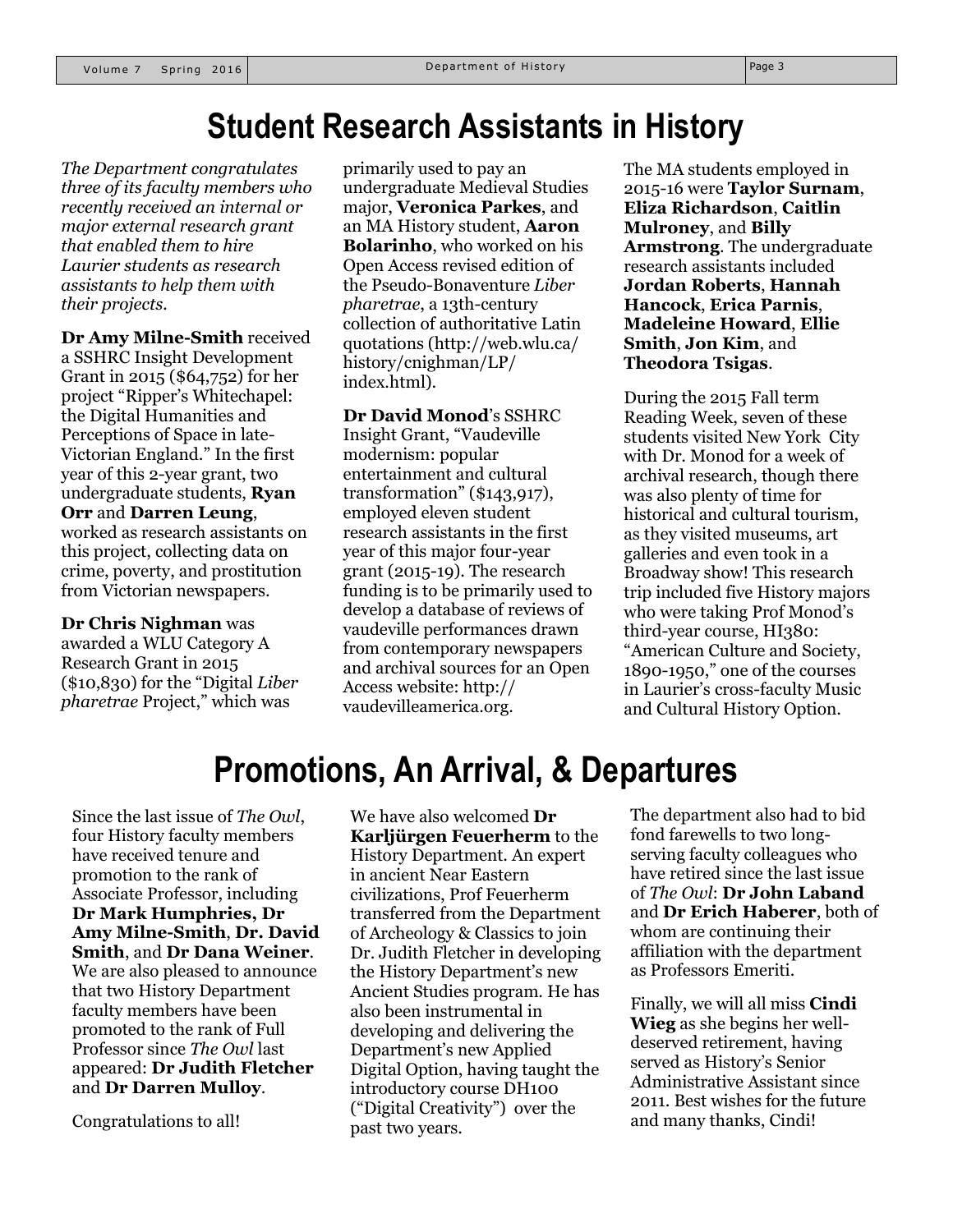### **History Travel Courses**

In recent years Laurier History students have enjoyed increasing opportunities to enhance their study of the past through experiential learning via travel.

For well over a decade, hundreds of History students and alumni have gone to France and Belgium on War and Memory Battlefield Tours hosted by the Laurier Centre for Military Strategic and Disarmament Studies (LCMSDS), led by **Prof Terry Copp** (retired), **Dr Roger Sarty**, and affiliated faculty from the University of Waterloo, the Royal Military College, and elsewhere.

We have also offered a number of summer travel courses for credit. For example, in 2011 **Dr Len Friesen** took 15 students in his senior seminar (HI411) to Russia, and in 2014 **Dr Blaine Chiasson** led 10 students in his third-year course (HI399) to China and Taiwan (*see photo above*). As this issue of *The Owl*  goes to press, we have two travel courses currently underway: **Dr Mark Humphries** is leading 12 students in HI288 to key sites for Canadian military history in Belgium and France; and **Dr Gavin Brockett** is taking 12 students to Israel/Palestine for a second-year course.

Looking ahead to Spring and Summer of 2017, **Dr Eva Plach**  is developing a new travel course entitled "Poland, World War II, and the Holocaust," with visits planned to Auschwitz and the Schindler Museum in Krakow, among other sites. **Dr Chris Nighman** is preparing a new travel course on War and Memory in Medieval England that will focus on the Wars of the



Dr. Chiasson's class in Chongqing, China, 2014

Roses (1454-85), including visits to various battlefield sites, memorials, and museums.

Another mode of student travel courses is available through Laurier's Residence Learning Community (RLC) program. This year the History Department hosted its second RLC, on the subject of the history of piracy. Under this program, 25 first-year History majors lived in a common dormitory during the year and participated in various social events organized around the theme of piracy (nothing illegal or violent, of course!), and then took HI127: "Pirates! A World History" with **Dr Jeff Grischow** in Winter term. The conclusion of this year's History RLC program is a second-year travel course (HI299) to Puerto Rico on the History of Piracy and Slavery in the Caribbean, taught by Dr Grischow with the assistance of **Dr Dana Weiner**, an expert on the history of slavery. This course is already underway during the current 6 week Intersession term (May to mid-June), and the travel portion of the course will take place soon. While they are in Puerto Rico the 18 students who are enrolled in this travel course (plus the RLC residence don) will visit historical sites and

museums in San Juan and elsewhere on the island that are relevant to piracy and the slave economy during the age of the Spanish Empire.

This year's RLC has proved to be so popular with our students and faculty that we are planning to repeat the History of Piracy theme for our RLC in 2016/17. For the following year, however, it is expected that the History Department's Ancient Studies Program will be teaming up with the Medieval and Medievalism Studies Program to offer an RLC on Ancient Rome and Early Medieval England, culminating in a travel course to England that will include Roman sites like Bath and Hadrian's Wall, and Anglo-Saxon sites such as Sutton Hoo and Offa's Dyke, as well as the British Museum in London and several regional museums.

Of course, there have also been History travel opportunities available in Canada and the US, such as **Dr David Monod**'s research trip to New York (*see the "Student Research Assistants" story on pg. 3*). The History Students' Association (HSA) has also organized trips to Quebec City, Chicago and Washington DC in recent years.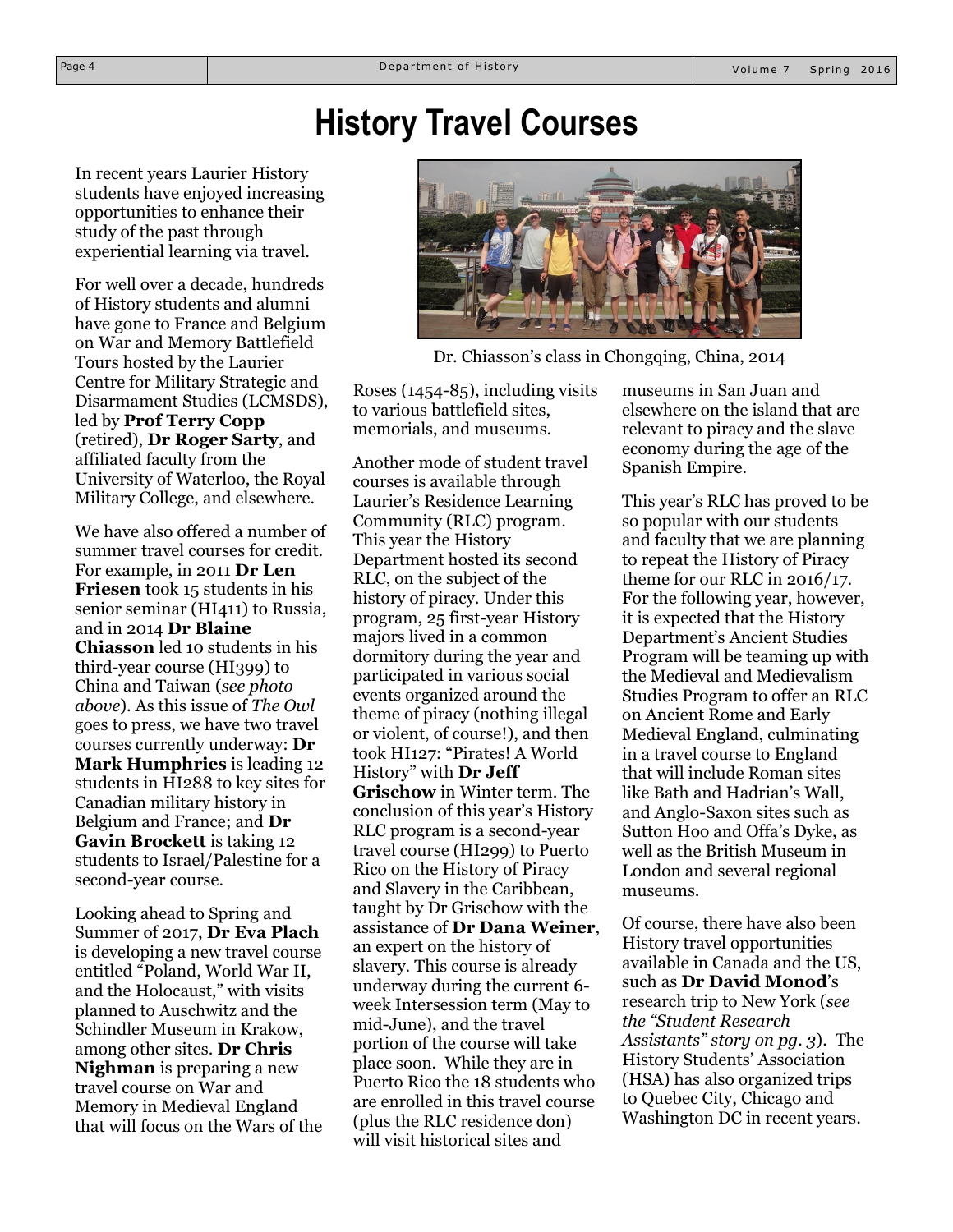### **2016 History Teachers' Conference**

This year's annual History Teachers' Conference was held on Friday, April 22, in the Senate and Board Chamber. The conference opened with welcoming remarks offered by **Dr Richard Nemesvari**, Dean of Laurier's Faculty of Arts.

While the audience enjoyed a light luncheon, they heard excellent presentations on Digital History from two PhD students in the History Department: **Trevor Ford**, Manager of the Laurier Centre for Military, Strategic and Disarmament Studies (LCMSDS), and **Matt Wiseman**, Website and Outreach Manager at the LCMSDS.

The first faculty talk, entitled "The Truth and Reconciliation Commission and Teaching Indigenous History," was presented by **Dr Susan Neylan**, a Canadianist in the History Department specializing in the history of indigenous peoples in British Columbia. Her presentation treated the difficulties and opportunities involved in teaching students

about the tragic history of the Canadian residential schools of the early 20<sup>th</sup> century.

The second faculty presentation, entitled "New Directions in the First World War," was delivered by **Dr Mark Humphries**, director of the LCMSDS, who explained his current research on those Canadian and British soldiers in the First World War who intentionally wounded themselves in order to escape the dangers of the front lines.

Following a coffee break, awardwinning public historian **Sarah Wise** delivered the Keynote Address: "'A Disgrace to the Christian World?': Annie Macpherson and the British 'Home Child.'"

Sarah's books include *The Italian Boy: Murder and Grave Robbery in 1830s London*, (Metropolitan, 2004) which was shortlisted for the 2005 Samuel Johnson Prize for Non-Fiction and won the Crime Writers' Association Gold Dagger Award for Non-Fiction; *The Blackest Streets: The Life and Death of a Victorian Slum* (Vintage, 2009), which was shortlisted for the Royal Society of Literature's Ondaatje Prize; and most recently, *Inconvenient People: Lunacy, Liberty and the Mad-Doctors in Victorian England* (Vintage, 2012).

Sarah detailed the story of the approximately 100,000 young people sent from the UK to Canada from the 19th century to the late 1930s to work in rural areas desperate for labour. These orphaned, or simply very poor children, were sent by churches and philanthropic organizations to the colonies in the hope of a better life. However, the benevolent mission work meant a life of hard farm labour and domestic service at best, and at worse, a life of abuse and neglect.

With a highly engaged and appreciative audience of about 70 visiting high school History teachers as well as Laurier students, faculty and staff, this year's Conference was a great success, thanks to the speakers and the organizers: **Dr. Mark Humphries**, **Matt Baker** of the LCMSDS, and **Cindi Wieg**.



### **New Books Hot off the Press!**

Laurier's History Department faculty are highly productive scholars, collectively publishing dozens of journal articles, book chapters, online academic resources, scholarly editions, and book reviews every year, as well as academic books.

Just as this issue of *The Owl* was nearing completion, we learned that two members of the Department have just had new books published with prestigious university presses. The Department offers its congratulations to **Dr Len Friesen** and **Dr David Monod** on their latest contributions to their respective fields!

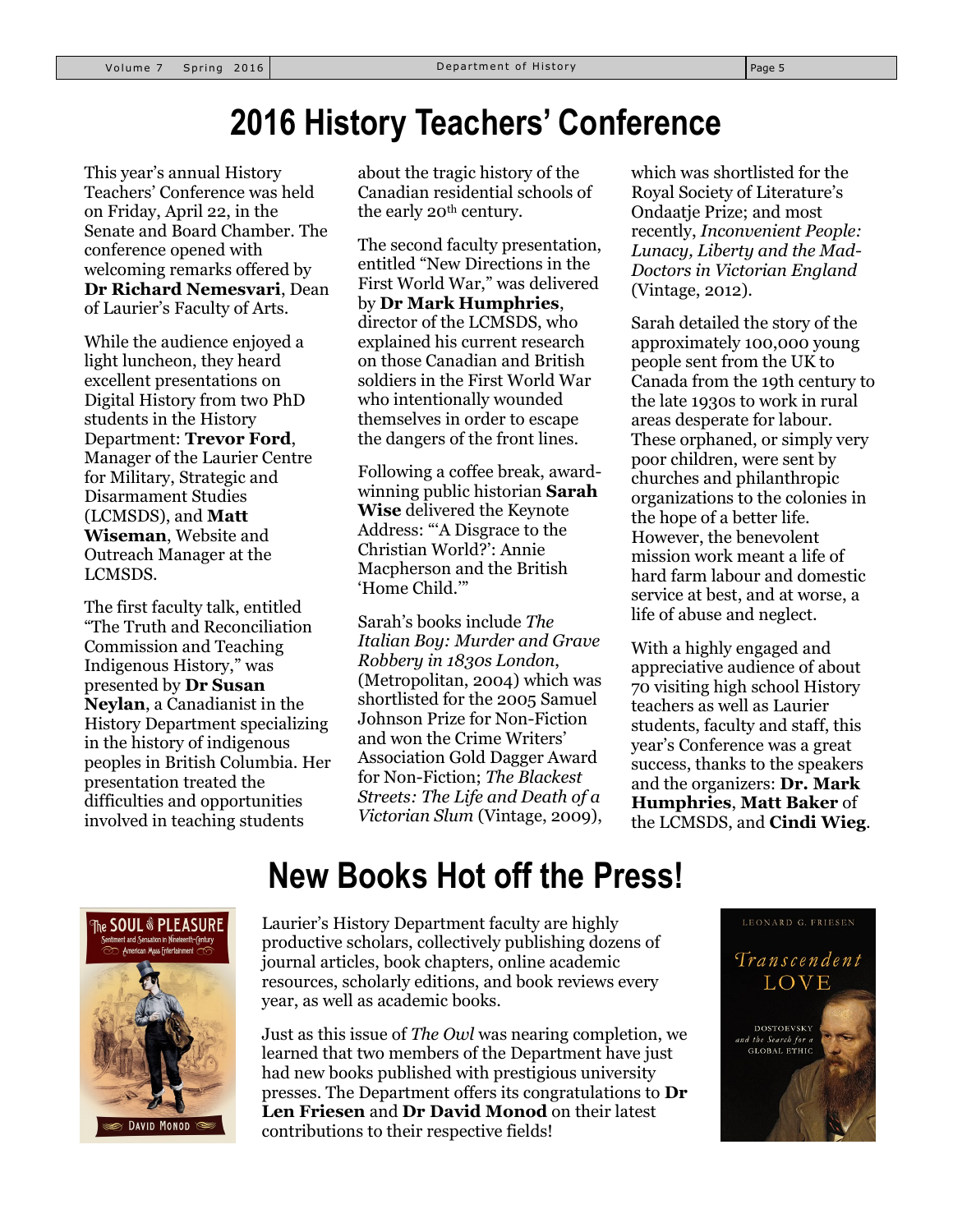#### **The HSA 2015/16 Executive**



Back Row (left to right): Brad Mclean, Braeden Suggitt, Victoria Rutherford, Brenden Noble & Cameron Baer

Front Row (left to right): Michael Tepper, Eric Vero, Stephanie Plante & Rishi Shringi

### **The History Students' Association**

#### *Report from the 2015/16 President of the HSA, Eric Vero*:

I've been with the History Students' Association for the past five years. I've had the pleasure of being the President for two years now. The executive and I created engaging events for the History undergrad community. These events relate to our academic interests in both fun and intellectually stimulating ways. In our minds, a rich extra-curricular student life enriches one's overall university experience. We aim to provide something that benefits the entire undergrad History community.

Our first event was a general members meeting, in which we held elections for our year reps. It was one of our most popular events. We filled an entire room of general members and interested newcomers. Students from all disciplines, and not just History, were present. Here, we introduced the executive and

what our plans were for the year. Two first-years, one secondyear, and one upper-year rep were elected. Overall, it was a successful event that reached out to the university community.

Throughout the fall semester, we held events of a social and academic nature. In September, we hosted our annual Meet the Profs night in Wilf's, our oncampus restaurant. Students got a chance to talk with professors in an informal setting. Many first -years came out to the event, and built a rapport with their new professors. Late in October, we held a trivia night that posed general history questions to enthusiastic players.

As per tradition, we hosted a Remembrance Day ceremony in the campus' concourse. **Dr. Mark Humphries** from the History Department and the Laurier Centre for Military Strategic and Disarmament Studies spoke on behalf of the Department. Towards the end of the semester we hosted a Vietnam themed movie night, and a general member social night at Wilf's.

We began the winter semester with a board game night in conjunction with the on-campus gaming club, Kult of Gaming. Both of the clubs worked to bring together our two extracurricular communities. At the end of February, we hosted a *Braveheart* screening. **Professor Alicia McKenzie** gave a lecture concerning the film's historicity and legacy.

In March, we hosted our annual Tri-University Undergraduate History Conference. Students presented their upper-year papers on panels with a moderator. This gave presenters valuable academic experience for future academic conferences. The keynote speaker was

**Professor McKenzie**, who responded to current political commentators who incorrectly

(*cont. on pg. 7*)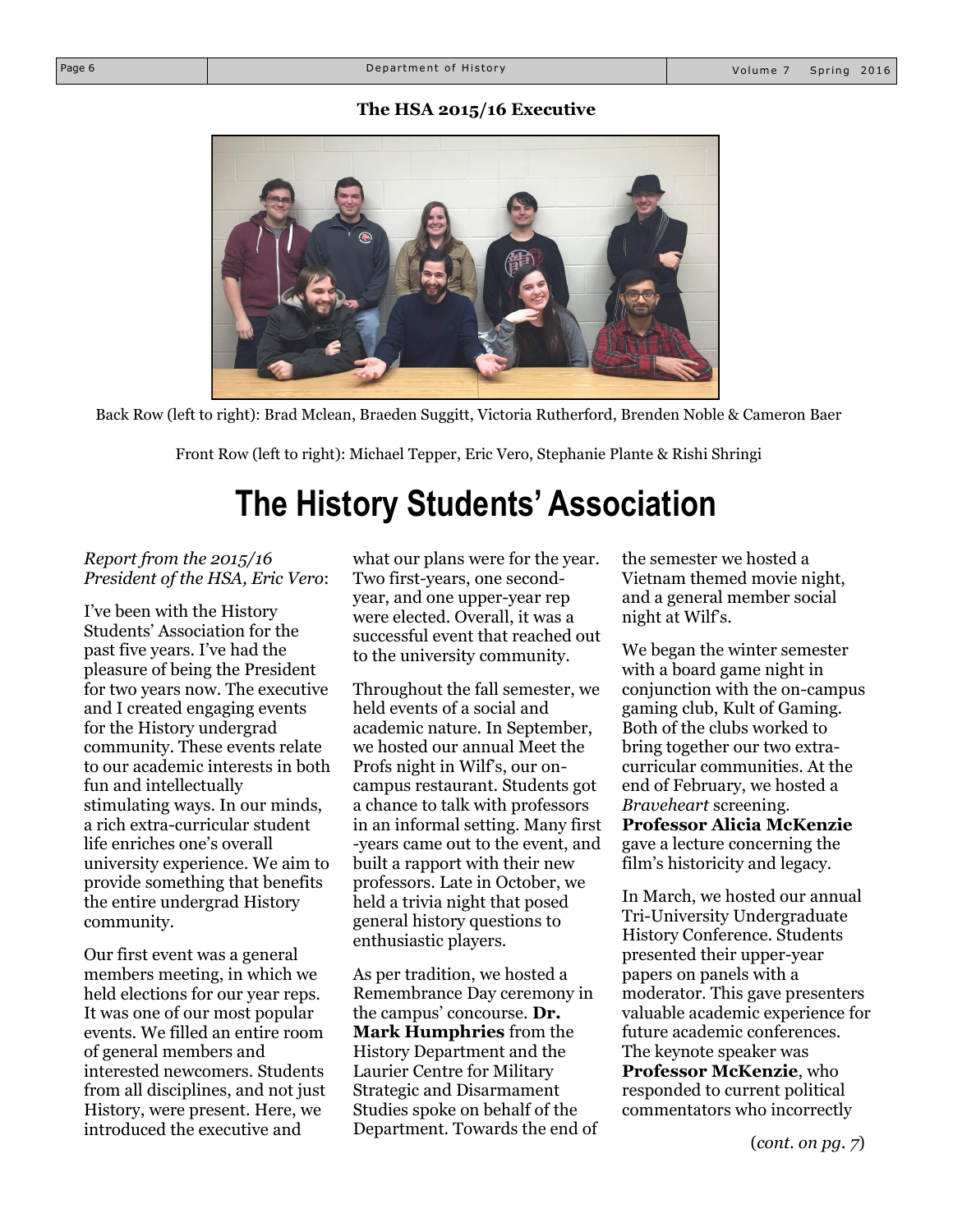#### *(cont. from pg. 6)*

compare today's migrant crisis with that of Ancient Rome in the 4th and 5th centuries. Towards the end of February, we hosted a dinner where students were able to sit down for a meal with their professors, allowing them to engage at a more personal level.

It's been a very busy semester, and we have been pleased to provide events that engage our peers. In providing a rich extracurricular community for

History students, we hope to have extended and deepened their university experience.

#### *Braeden Suggitt, incoming HSA President for 2016/17, added a few words to Eric's report:*

When I arrived at Laurier, I never expected to be president of the HSA only two years later. I value the experiences I have had and will push myself and my exec team achieve the goals we set for next year. We have many experienced members on the

HSA executive and have big plans for the coming year. We plan to continue with events that were successful in the past, and also introduce new events and campaigns, such as co-hosting events with other clubs.

I am looking forward to a great year and I hope that my fellow students in the History department will continue their involvement with the HSA, and that faculty will continue to give their support.

### **2015 and 2016 Teaching Award Winners in History!**

On the nomination of the History Department and the Medieval Studies Program, **Professor Alicia McKenzie** has won this year's Teaching Excellence Award in Innovation for Contract Academic Faculty. Specializing in Late Antiquity and Early Medieval Europe, Alicia has taught many different courses for Medieval Studies and History since 2009, including courses in the new Ancient Studies program and the new Digital Studies Option. This year's Faculty of Arts Teaching Scholar Award was **Dr Kevin Spooner**, a expert in Canadian foreign policy in the 20th century, especially with regards to Africa, who is cross-appointed between History and North American Studies. In 2015 **Dr David Smith**, our Early Modern British historian who focuses on law and economic thought, won the Faculty of Arts Teaching Scholar Award, and **Dr Gavin Brockett**, a historian of the late Ottoman Empire and Modern Turkey who is cross-appointed to Religion and Culture, was named as one of three Laurier Teaching Fellows. Congratulations to Alicia, Kevin, David and Gavin for these well-deserved awards in recognition of their commitment to excellent teaching!

### **History Alumni on Staff at Laurier**

A number of Laurier graduates have built upon the skills and knowledge they gained from studying History to develop careers as administrative and support staff at Laurier. Here's an update on two former History students currently working here:

**Dillon Moore** earned an Honours BA in History and English from Laurier in 2004, and then taught English in Japan for two years before going on to the University of Western Ontario to pursue a Master of Library and Information Science degree, completed in 2008. He then returned to Waterloo where he worked as Collections Librarian and Acting Manager of Library Services for one year at the Centre for International Governance Innovation (CIGI). An expert in Digital Information Technology, Dillon was hired in 2011 by the Laurier University Library to the position of Web Initiatives Librarian, and in 2014 he was promoted to Head of Library Digital Initiatives.

After completing her Honours BA in History and Native Studies at Trent University in 2009, **Meghan Horton** came to Laurier to pursue an MA in the Tri-University History

Graduate Program. Specializing in US history, she took seminars from **Dr Darren Mulloy**, **Dr Dana Weiner**, **Dr Cindy Comacchio**, and two historians at the University of Waterloo. She also worked as a Teaching Assistant in courses on German History, the Impact of World War II, and Canadian History. After graduating in 2011, Meghan worked for a year as a Program Assistant at Conestoga College before returning to Laurier in 2012 when she was hired as the Admissions and Administrative Assistant in the Office of Graduate and Postdoctoral Studies.